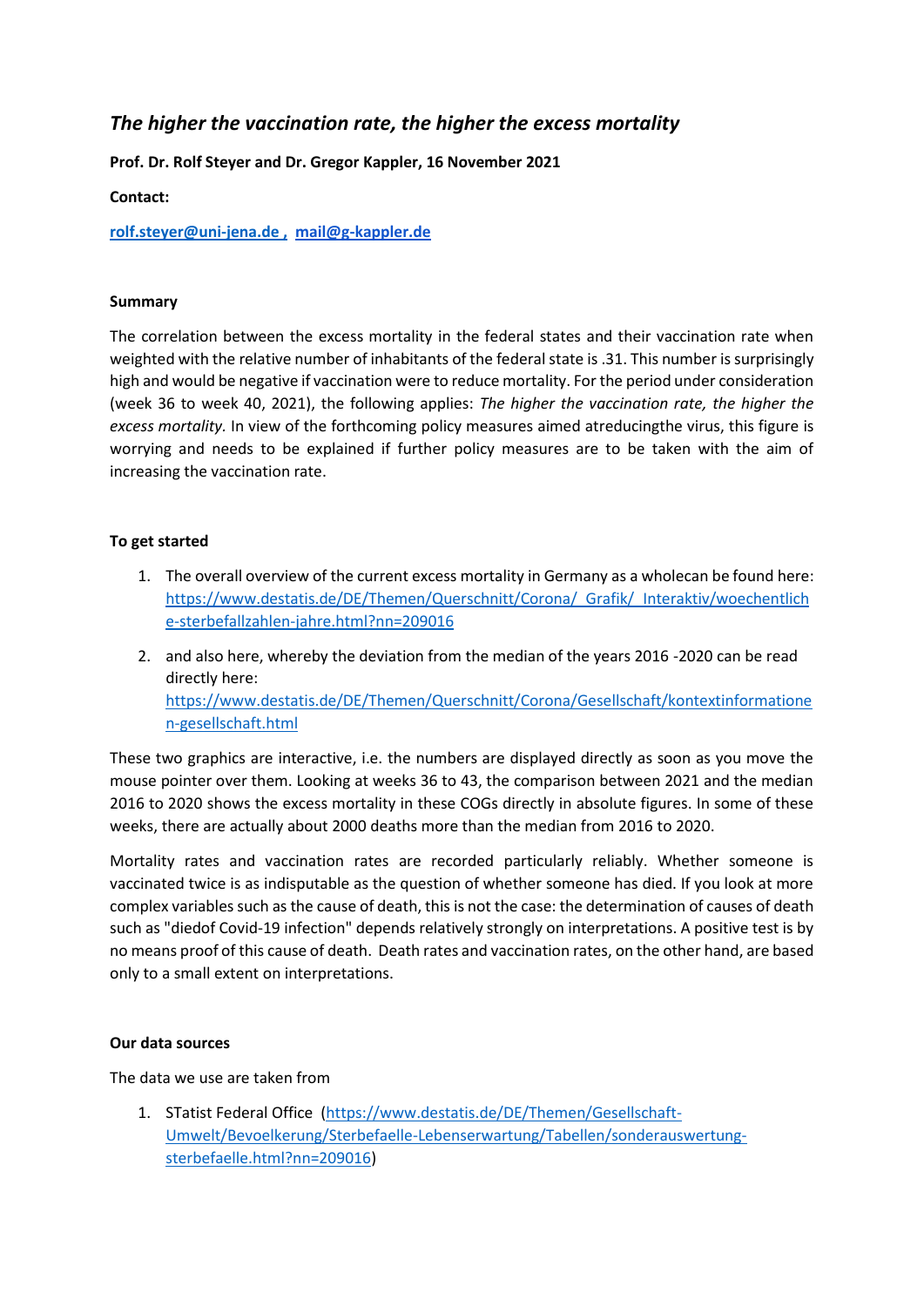# 2. Robert Koch Institute

[\(https://www.rki.de/DE/Content/InfAZ/N/Neuartiges\\_Coronavirus/Daten/Impfquoten-](https://www.rki.de/DE/Content/InfAZ/N/Neuartiges_Coronavirus/Daten/Impfquoten-Tab.html)[Tab.html\)](https://www.rki.de/DE/Content/InfAZ/N/Neuartiges_Coronavirus/Daten/Impfquoten-Tab.html)

(The link in question, where you can download the relevant numbers as an Excel file, is given in parentheses.)

## **What did we do?**

# **1. Calculation of excess mortality**

For each of the 16 federal states, we have added up the number of deaths in the KWn 36 to 40 for each year 2016 to 2021. (Newer ones are not yet available for the individual federal states to date, Nov. 16, 2021.) This results in the number of deaths for each federal state and year in the period from week 36 to week 40. For a comparative value of the number of deaths in weeks 36 to week 40 in 2021, we have averaged the death rates in week 36 to week 40 for the years 2016 to 2020. For each federal state, these average values of recent years are the basis for comparisons with 2021. For the comparison, we formed the ratio of the number of deaths in 2021 in the period from week 36 to week 40 by the averaging values just mentioned and then multiplied it by 100. The ratio 100 therefore means that there is neither excess nor under-mortality, the ratio 110 states that in the period under consideration 2021 exactly 10% more people died than in the average of the previous 5 years. The actual figures vary among the 16 states between 102.2 (Saxony) and 115.7 (Mecklenburg-Western Pomerania). The greater the deviation (from 100) upwards, the greater the excess mortality in the respective federal state.

# **2. Vaccination rate**

We were able to find the vaccination rate directly from the table mentioned under Data Sources (point 2). The quota of twice vaccinated people has been chosen.

# **3. Calculation of the correlation between vaccination rate and excess mortality**

The 16 countries have very different populations. The Hanseatic city of Bremen has only about 0.68 million inhabitants, the state of North Rhine-Westphalia, on the other hand, about 17.92 million. (These figures can also be found at the Federal Statistical Office.) When calculating the correlation between vaccination rate and excess mortality, we used *relative population size as weights* (as well as means and variances). In this way, distortions in favour of the situation in the small countries are avoided.

The following figure shows a scatter plot of the 16 data points (of the federal states). The vaccinationrate is on the horizontal axis and the ratio is removed on the vertical axis, where the size of the area of the points represents the relative population.